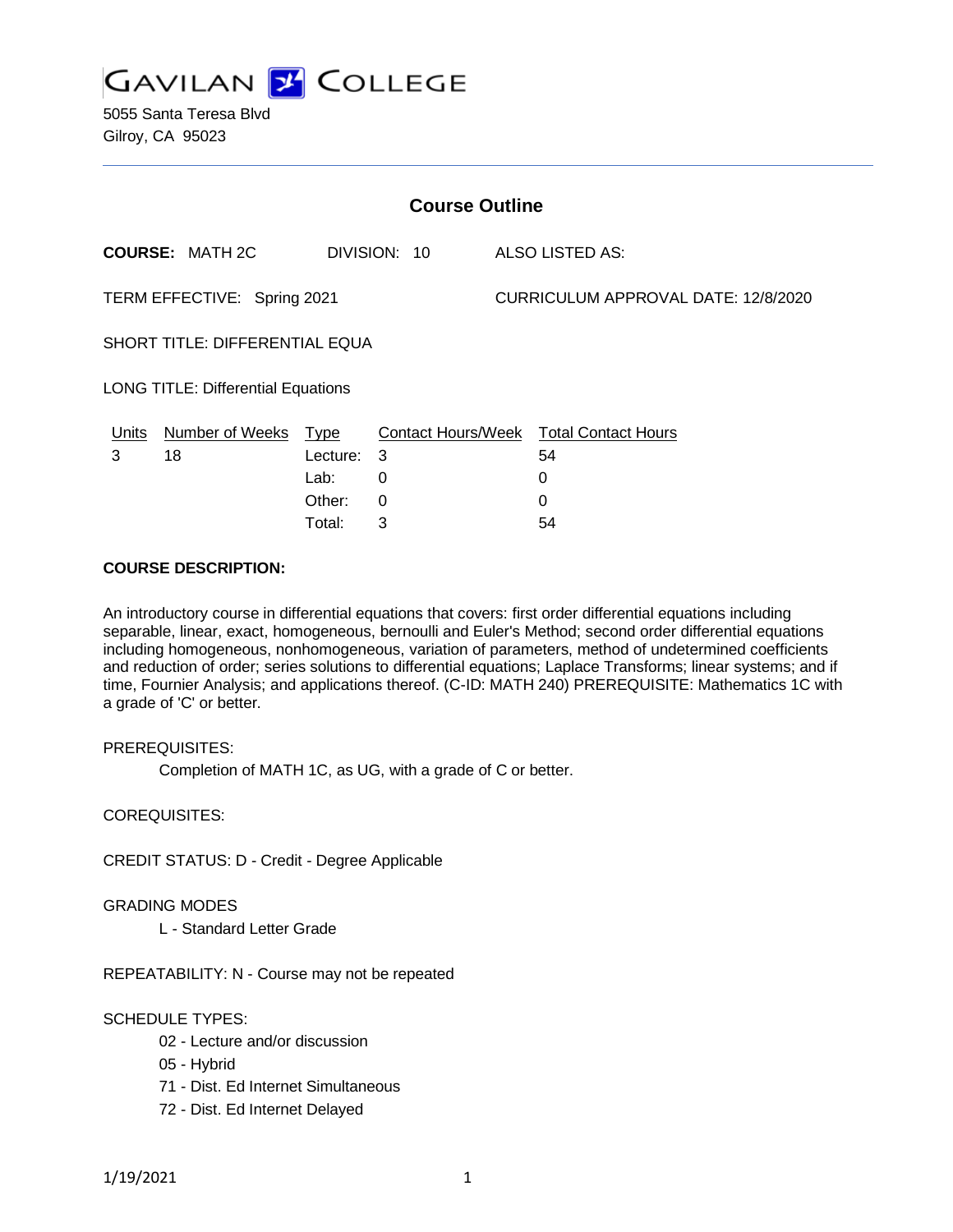## **STUDENT LEARNING OUTCOMES:**

By the end of this course, a student should:

1. Formulate, analyze and solve first, second, and higher order differential equations.

2. Solve applied problems involving differential equations.

3. Use technology to find numerical approximations to solutions of differential equations and to analyze graphs of solutions of differential equations.

#### **CONTENT, STUDENT PERFORMANCE OBJECTIVES, OUT-OF-CLASS ASSIGNMENTS**

Curriculum Approval Date: 12/8/2020

HOURS: 3

Content: Basic definitions: terminology and the origins of differential equations, Verifying the solution of a differential equation (DE), Existence and uniqueness of solutions

Student Performance Objectives: Students will identify the order of a differential equation, whether it is linear or not, and verify a solution to a differential equation. Students will apply existence-uniqueness theorem to determine if a differential equation has a unique solution.

HOURS: 3

Content: Separable first-order DEs, General vs. specific solutions, Family of curves

Student Performance Objectives: Students will find and analyze general and specific solutions to separable DEs and use technology to graph and analyze the family of solutions.

HOURS: 3

Content: Linear first-order DEs

Student Performance Objectives: Students will identify and solve linear DEs.

HOURS: 3

Content: Exact first-order DEs, Integrating factors

Student Performance Objectives: Students will identify and solve exact DEs and find integrating factors to make a differential equation exact.

HOURS: 3

Content: Bernoulli first-order DEs, Homogeneous first-order DEs

Student Performance Objectives: Students will identify and solve Bernoulli and homogeneous DEs.

HOURS: 3

Content: Euler's Method, Applications of first-order DEs

Student Performance Objectives: Students will use technology to find the numerical solution to an initial value problem using Euler's Method. Student will solve applications of first-order DEs such as population modeling, mixture problems, circuits, slope fields and other applied problems.

HOURS: 3

Content: DEs of higher order: fundamental sets, independent solutions, Wronskian, Reduction of Order Student Performance Objectives: Students will use the Wronskian to determine if a set of solutions forms a fundamental set and construct the general solution. Students will use the method of Reduction of Order to solve a second-order DE.

#### HOURS: 3

Content: Homogeneous linear equations with constant coefficients: characteristic equations with real, repeated and complex roots

Student Performance Objectives: Students will find solutions to second-order homogeneous DEs where the characteristic equation has two distinct real roots, repeated roots and complex roots, and analyze the solution graphically. Student will also solve such problems when initial conditions are given and analyze the solution under various conditions.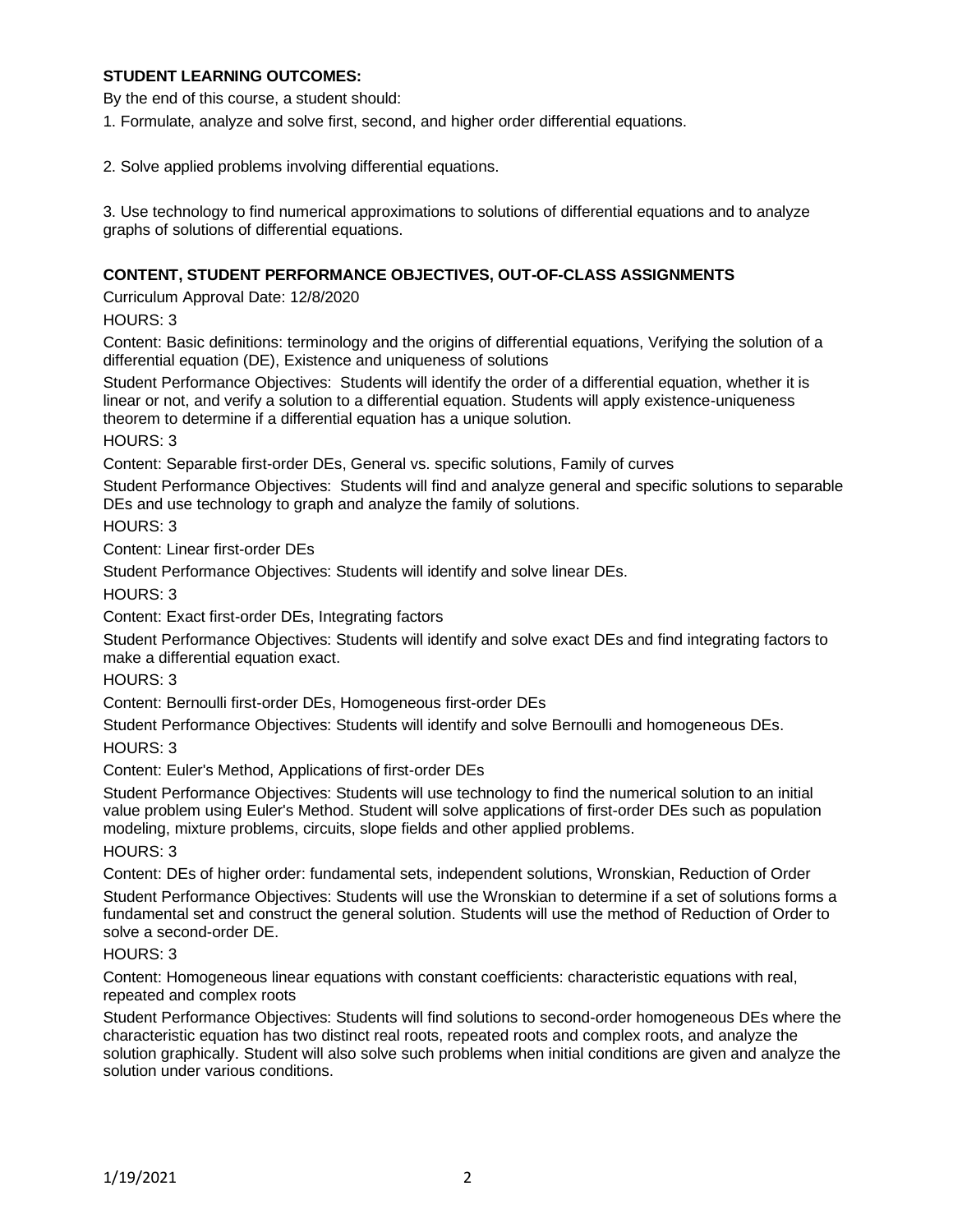HOURS: 6

Content: Change of variables, Solutions to nonhomogeneous DEs using the method of undetermined coefficients

Student Performance Objectives: Students will solve DEs using change of variable technique. Students will solve non-homogeneous DEs using the method of undetermined coefficients.

HOURS: 6

Content: Variation of Parameters, Applications of second-order DEs

Student Performance Objectives: Students will solve second-order nonhomogeneous equations using the method of variation of parameters. Students will solve applications of second-order DEs such as problems involving harmonic oscillators and circuits.

HOURS: 4

Content: Review of power series, Power series solutions

Student Performance Objectives: Students will find power series solutions to DEs about ordinary points. HOURS: 6

Content: Laplace transforms: definitions, operational properties, inverse transforms, and applications to DEs

Student Performance Objectives: Students will calculate Laplace transforms using both the definition and operational properties approaches. Student will find the inverse of the Laplace transform of a given function and solve DEs using Laplace transforms.

HOURS: 3

Content: Systems of DEs including systems of linear first-order equations.

Student Performance Objectives: Students will solve a system of linear first-order DEs.

HOURS: 3

Content: Fourier series

Student Performance Objectives: Students will find Fourier series of step and piecewise functions and other discontinuous functions.

HOURS: 2

Final Exam

# **METHODS OF INSTRUCTION:**

Instruction will follow a standard lecture/discussion format. Extensive homework will be assigned in order to assure mastery of the concepts covered in class. Students will also be required to utilize technology to enhance their understanding of the material. Students will be given opportunities to work together on problems given in class and group projects.

# **OUT OF CLASS ASSIGNMENTS:**

Required Outside Hours: 108

Assignment Description:

- 1. Analyze and study pertinent text material, solved examples and lecture notes.
- 2. Apply principles and skills covered in class by solving regularly-assigned homework problems.
- 3. Regularly synthesize course materials in preparation for exams.
- 4. Projects to apply concepts learned in class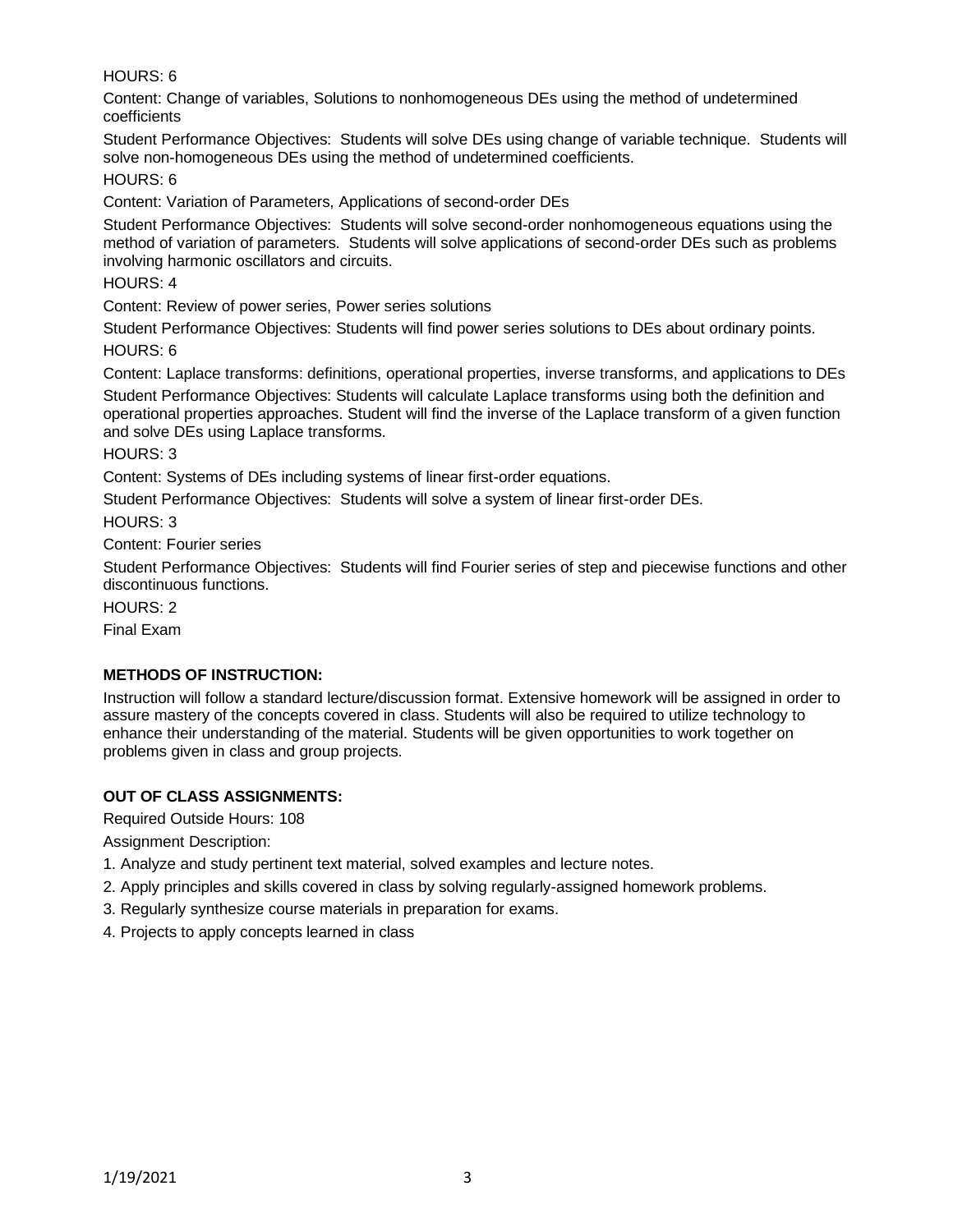## **METHODS OF EVALUATION:**

Writing assignments Percent of total grade: 10.00 % Out of class projects. Problem-solving assignments Percent of total grade: 10.00 % Homework problems, quizzes. Objective examinations Percent of total grade: 80.00 % In-class written exams.

# **REPRESENTATIVE TEXTBOOKS:**

Dennis Zill. Differential Equations with Boundary Value Problems. Cengage,2017. ISBN: ISBN-13: 978-1305965799, ISBN-10: 9781305965799 Reading Level of Text, Grade: 12 Verified by: Jennifer Nari

## **Recommended Representative Textbooks**

Boyce, DiPrima, Meade. Elementary Differential Equations and Boundary Value Problems. Wiley,2017. ISBN: ISBN-13: 978-1119443766, ISBN-10: 1119443768 Reading Level of Text, Grade: 12 Verified by: Jennifer Nari